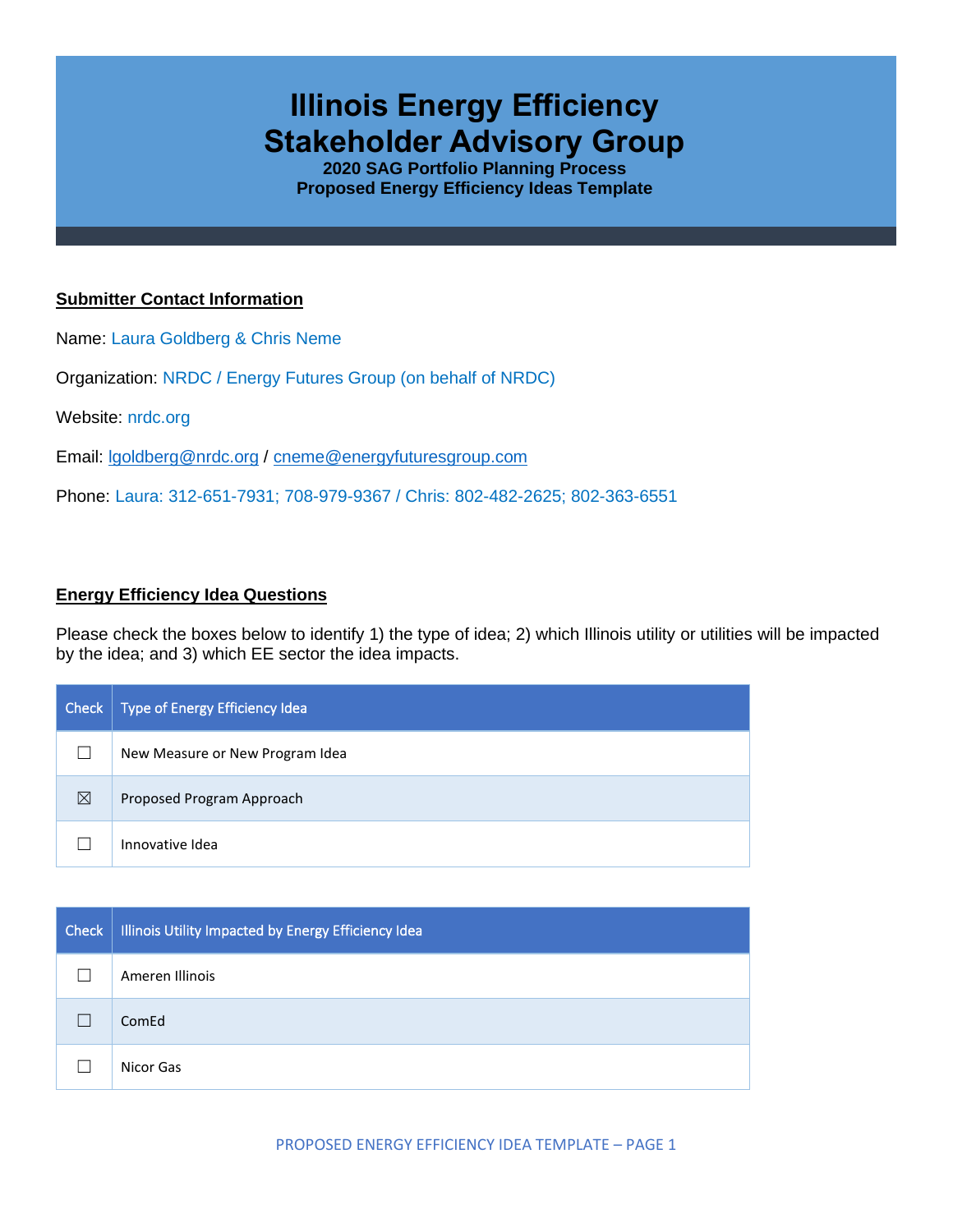|   | Peoples Gas & North Shore Gas |
|---|-------------------------------|
| ⊠ | All Illinois Utilities        |

| Check | Energy Efficiency Sector Targeted by Energy Efficiency Idea                  |
|-------|------------------------------------------------------------------------------|
|       | Residential Customers – Single Family (non-income qualified/income eligible) |
|       | Residential Customers – Multifamily (non-income qualified/income eligible)   |
| ⊠     | Residential Customers – Single Family Income Qualified/Income Eligible       |
| ⊠     | Residential Customers – Multifamily Income Qualified/Income Eligible         |
|       | Small Business Customers (commercial & industrial sector)                    |
|       | Medium/Large Business Customers (commercial & industrial sector)             |
|       | Other (research & development, emerging technologies, market transformation) |

### **Additional Questions**

1. **Description of Idea:** Describe the proposed idea, including the purpose of the suggested idea and rationale. Describe whether this is an idea that could be implemented in an existing EE program, or whether the idea involves establishing a new measure or program. Please indicate whether additional research may be required before implementation.

The Illinois Home Weatherization Assistance Program (IHWAP) braiding and co-delivery with the utility Income Qualified Single Family and Multifamily (IQ SF & IQ MF) Programs have overcome many of the initial barriers that arose when the IHWAP and low-income programs first transitioned from the Department of Commerce and Economic Opportunity (DCEO) to the Illinois utilities in 2017/2018. This proposal includes recommendations for how to further enhance co-delivery and maximize the effectiveness of these braided programs.

#### o **Coverage of mechanicals (minus central a/c)**

As of now, northern IL utilities include mechanicals in their 50-50 split of IHWAP+IQ program braided costs, while southern IL utilities do not in their 50-50 measure cost split. NRDC recommends the coverage of mechanicals statewide, excluding central air conditioners (except in the case of emergency replacement). Central a/cs are an expensive measure, and unless it is an emergency or critical replacement program dollars can be leveraged for other measures such as air sealing and insulation.

#### o **Optimal measure mix**

- Consider adding or prioritizing certain measures in order to help reduce costs and increase savings. Including the following:
	- Add inefficient, old refrigerator replacements *(Many utilities have protocols for this in IQ programs)*
	- Add furnace fans *(for programs that aren't already including this)*

PROPOSED ENERGY EFFICIENCY IDEA TEMPLATE – PAGE 2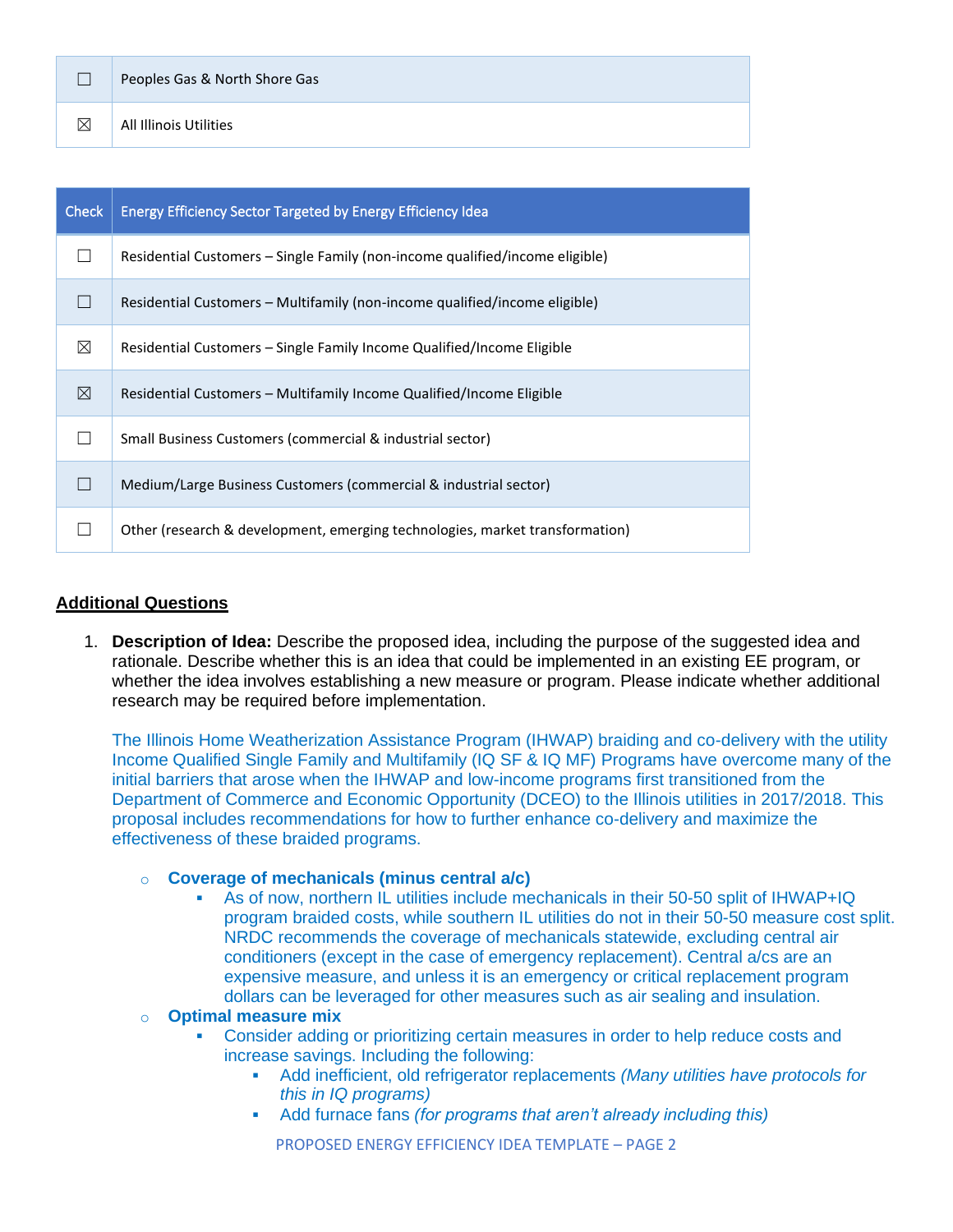- Add all DHW conservation measures *(for programs that aren't already including this)*
- Replace electric water heaters (*with heat pump water heaters where possible - \$2000 cost, but maybe 2000 kWh/year savings - ½ the cost of central A/C replacements, but up to 3-5 times the savings)*
- Add Window a/c replacements
- Target marketing of electric heat, cold climate heat pump retrofits
- Consider appliance bulk purchases for IQ MF
- o **Ways to reduce non-incentive costs** 
	- Review and implement ways to reduce non-incentive IHWAP braided program costs, including overhead and management costs
- **Increasing the capacity of Community Action Agencies** 
	- **Increase the capacity of CAAs through IHWAP braided dollars. Consider bonuses and** incentives for CAAs that reach or exceed their goals. Also explore ways to assist with staffing, paperwork, and administrative expenses and needs of smaller agencies at risk with meeting goals. Continue to align and understand other funding timelines and priorities of CAAs. Also, streamline and reduce paperwork and reporting wherever possible
- o **Streamline quality assurance/quality control (QA/QC) inspections** 
	- Work to coordinate and streamline QA/QC inspections, in order to reduce expenses of multiple parties doing their own inspections (CAA, utility, IHWAP, etc.) at each home/building and to reduce confusion and disruptions to the customer.
- o **Increase IHWAP + IQ Multifamily braiding** 
	- **There is only one primary agency currently doing IHWAP braided MF projects statewide,** located in Northern IL. All utilities must allow for IHWAP braided on the MF side and encourage agencies to do MF project wherever possible. Utilities should help to reduce barriers related to capacity, training, equipment, uncertainty, etc. Utilities should also encourage and help to co-pay or cover the costs for MF trainings and equipment needs.
- o **Reduce confusion and competition** 
	- Reduce any confusion and perceived or real competition occurring between IHWAP braided programs and utility-only programs.
- 2. **Implementation:** How will this idea be delivered to the target market? Describe marketing strategies used to reach the target market and minimize market confusion.

Implemented via the current utility IHWAP braided IQ programs.

3. **Background:** Describe where the idea originated from, including whether this idea has been successfully implemented in other jurisdictions. Provide specific background information that will help utilities and SAG participants understand the proposed idea.

Ideas generated via SAG and IQ meetings focused on IHWAP braided programs.

4. **Idea Impact:** Provide additional information on the customer segment that will be targeted with the program idea, including how and why this idea will have a positive impact on customers participating in Illinois EE programs.

This idea will help IHWAP braided programs see a reduction in remaining barriers to co-delivery and help stretch braided dollars further.

5. **Duration:** Is this idea intended to be offered for the duration of the 4-year EE Plan or as a pilot measure or program?

Duration of 4-year plans.